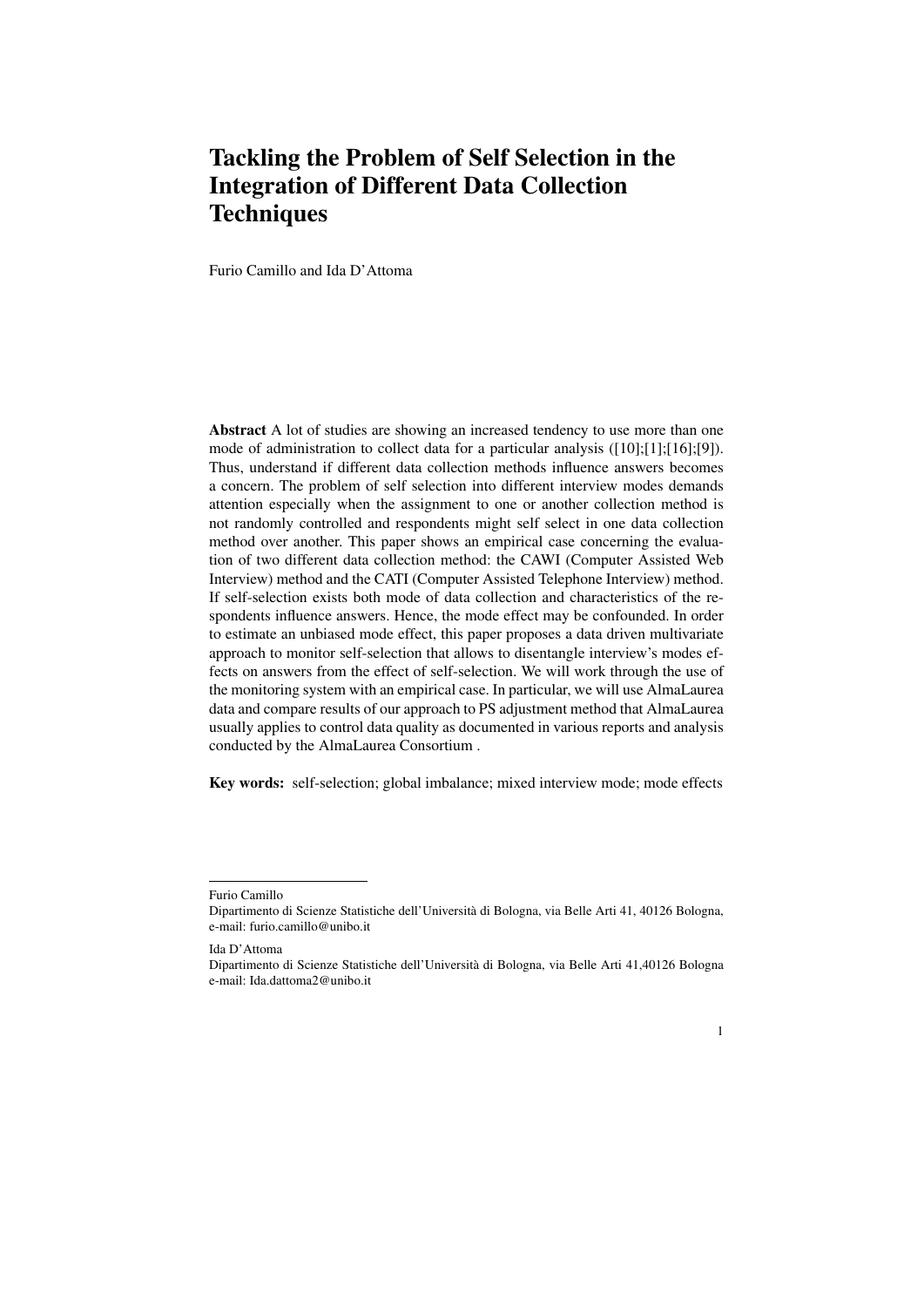## Acknowledgements

We acknowledge the AlmaLaurea researchers for giving us the possibility of comparing our approach to the classical Propensity Score method they used to apply for data quality control. Special thanks go to Silvia Ghiselli and Valentina Conti.

## 1 Introduction

This work stems from the consideration that using different interview modes might cause differences in answers. Consequently, if differences are caused by the interview mode an adjustment method could be needed. In applied research an increased tendency to use mixed data collection methods exists ([2], [23], [18]). Considering the case of the mixed use of the CATI/CAWI we aim at exploring the following research question:

*•* Do different treatments (CATI/CAWI) generate different outcomes (answers of interest)?

To answer to such question we need to tackle the influence of self-selection on the observed answers, being quite often the assignment-to-treatment not random. On many fields, the problem of selection bias is mainly faced by referring to the Propensity Score(PS) approach proposed by Rosenbaum and Rubin (1983) ([20]). The authors scrutinized the problem by modeling the selection process given a set of pre-treatment covariates as a way of reducing bias in the estimation of the treatment effect of interest. In particular, they demonstrated that, having in hand several pretreatment information which characterizes the units under analysis, it is possible to create groups of units having similar pre-treatment characteristics. These groups are, therefore, theoretically independent from the kind of undergone treatment. Within these groups becomes possible to compare the target variable among those who have undergone the treatment and those who have not or just have undergone a different treatment. Lee(2006)([17]), for example, suggested the use of Propensity Score Adjustment (PSA) as an approach of adjustment for volunteer panel web survey data. Another work which investigates Propensity Score as a method for dealing with selection bias in web surveys is that of Schonlau et al. (2006)([22]) who propose to construct weights based on the propensity scores to correct for selectivity. Despite PS is widely applied to correct for bias in many fields it suffers from some drawbacks: the main is that it is prone to model dependence. For this reason, to control for selection bias we propose the use of the Multivariate Approach introduced in Camillo and D'Attoma (2010)([4]), extended in D'Attoma and Camillo (2011) ([8]) and applied in Peck et al. (2010)([19]). Such Multivariate Approach has three main features. The first feature - the measure of Global Imbalance- is a single measure of imbalance in data, mainly based on the concept of inertia as a measure of dependence among categorical covariates and the assignment-to-treatment indicator variable. The second feature is the multivariate test of imbalance, that allows to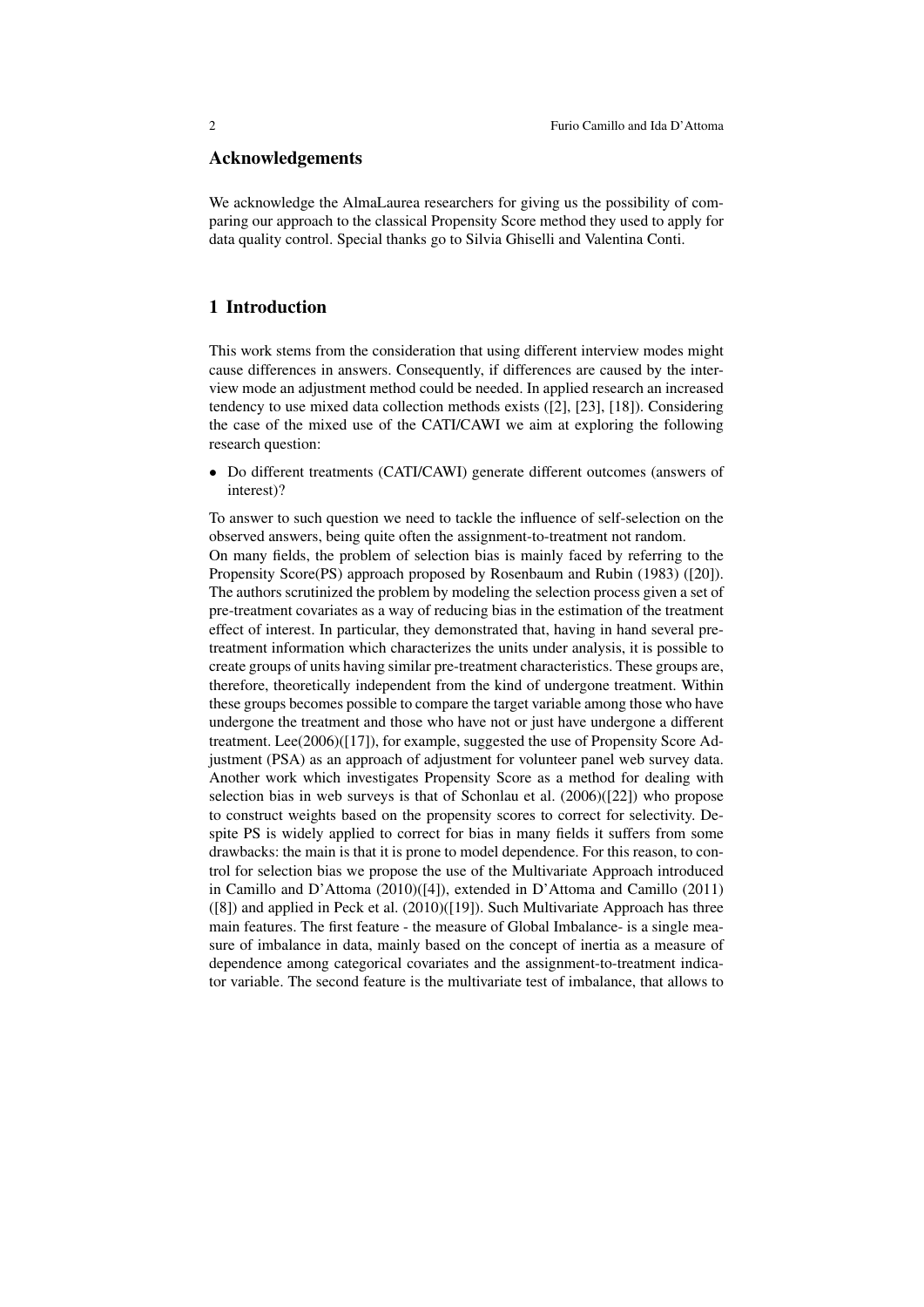test Global Imbalance in data and represents an improvement over the variable-byvariable test. The last feature - the use of Cluster Analysis- enhances the possibility of finding local spaces in which balance holds according to the GI measure and its related test; within balanced groups the mode effect estimates are unbiased from selection. The idea is that once obtained groups of respondents whose pre-treatment characteristics are independent from the interview mode according to the GI measure and its related test, then any observed difference in the study outcome between CATI and CAWI respondents is attributable to the interview mode. On the basis of such an analysis if an effect of the interview mode on the study outcomes exists, an adjustment method will be needed. We have applied the Multivariate Approach to AlmaLaurea survey on second level graduates' employment condition as an example of potential application. We use such data for two main reasons. First, because data are related to a large-scale survey that includes a data collection process well controlled in each phase. Hence, other sources of non-sampling errors besides that due to the two data collection method (i.e. CAWI/CATI) are a priori minimized. Second, AlmaLaurea used to adopt in their surveys a complex system to monitor data quality that includes also the measure of the mixed modes effect. Therefore, our results can be compared to that of Almalaurea. In particular, we will first illustrate the Propensity Score Subclassification method they adopted and then apply to their data the multivariate approach and compare results. In section 2 we will briefly present the case of AlmaLaurea survey on graduates condition. Section 3 introduces our proposed methodology and the Propensity Score Subclassification used by AlmaLaurea. Section 4 presents results (AlmaLaurea PS subclassification results and the multivariate approach results). Finally, section 5 discusses and concludes.

# 2 The mixed use of CAWI and CATI methods: the AlmaLaurea case

Increasingly, data are collected by mixing different survey modes. Mixed mode surveys combine the use of different data collection procedures (i.e. telephone, mail, web, face-to-face interview) in a single survey project. The reasons underlying the use of Mixed Mode Surveys are many. In some instances, a mixed mode survey may provide an opportunity for respondents to choose or switch method that may increase the participation rate. Some methods are significantly less costly to implement than others. Furthermore, in large-scale surveys, some methods like mail questionnaires may also allow to save time in conducting the survey. If on one hand the use of the mixed mode gives some advantages, on the other hand it may introduce a big disadvantage due to the fact that different modes potentially provide different answers and this problem must be minimized. Many articles document the increased use of mixed modes and propose methods to minimize such a problem (i.e. [14],[24], [22],[21], [23]). Also applications of mixed modes are increased. Here, we first briefly present the case of AlmaLaurea survey on graduates condition that consists in implementing a Propensity Score Subclassification Method to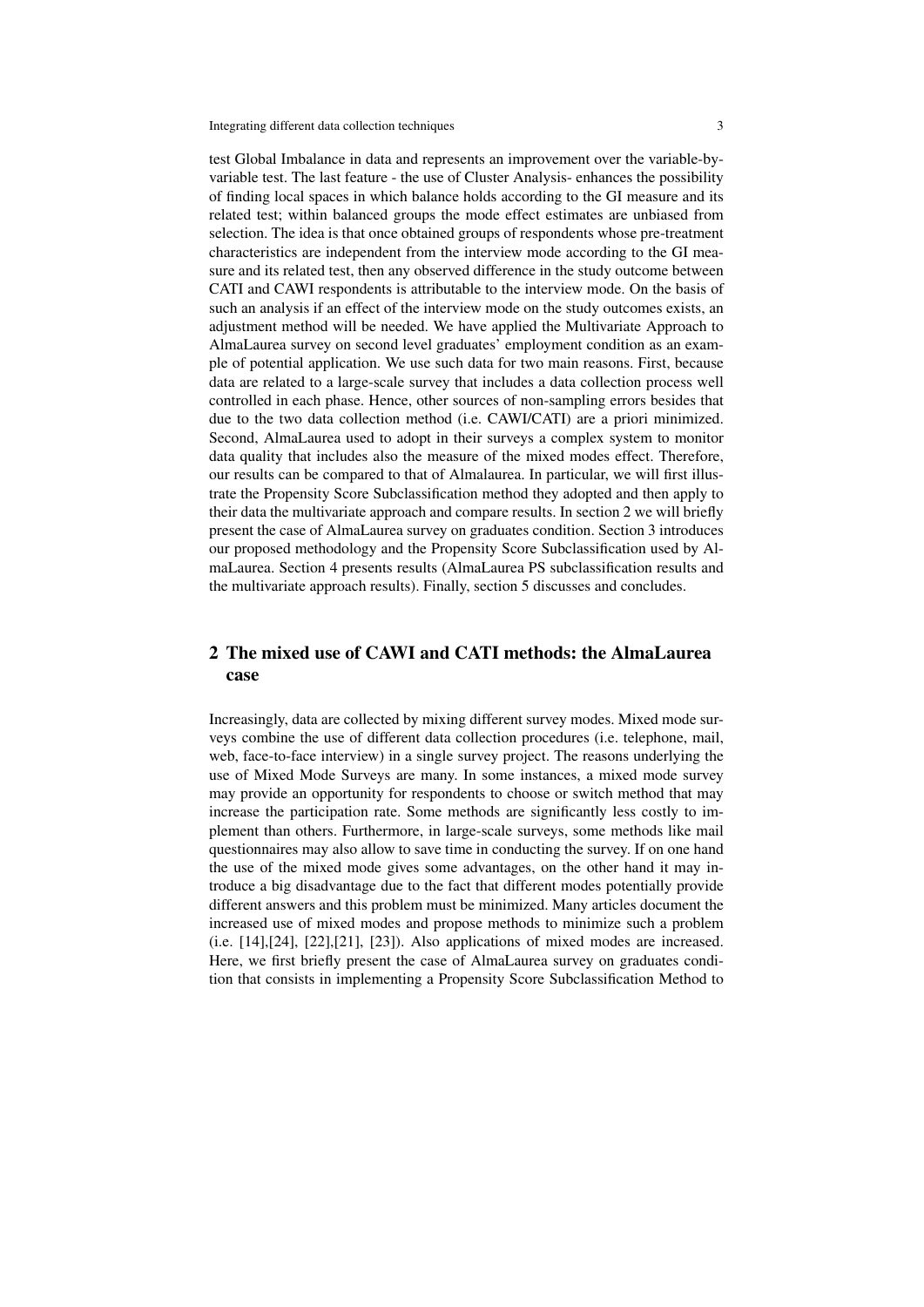control for self-selection, then apply the multivariate approach here proposed to the same data and compare results. Every year the Inter-Universities Consortium AlmaLaurea<sup>1</sup> carries out a survey on graduates' condition. As reported in Camillo et al. (2009)([3]) and Cammelli et al. (2011) ([6]), the survey makes possible to analyze the most recent labor market trends through an examination of the career opportunities available for the Italian graduates of the universities taking part in the Consortium during the 5 years on from graduation. All graduates are contacted 1,3, and 5 years on from graduation. The data have been collected during the survey conducted by AlmaLaurea in 2008. More than 287,00 graduates were examined. This survey also involved all first and second level  $2$  graduates from the class of 2007 (about 140,000). The huge number of graduates involved has determined the necessity to use survey methods that allow the reduction of costs and duration. This objective has been achieved through the introduction of two survey methods: CAWI and CATI. The graduates having a mailbox (85% of the cohort) have been emailed and also included two e-mail reminders. Afterwards, all graduates who had not answered to the online questionnaire (and, obviously, graduates not having a mailbox) have been contacted by phone (Figure 1). More Precisely, given the survey's cohort, self-selected respondents voluntary participate to CAWI. Afterwards, the non-respondents are followed by CATI. In this way the coverage error and the non response error have been both drastically reduced <sup>3</sup>. But, at the same time being the two interview modes sequential, potential selection effects may arise that they aim to control.

The use of CATI, for some aspects, overcomes the CAWI *under-coverage* problem ([1]), that means that only respondents with Internet access can complete the questionnaire form. The CAWI self-selection problem remains, meaning that it is completely left to individuals to select themselves for the survey. Based on the belief that any interview mode affects the probabilities of including respondents in a sample([22]), but also their answers, the AlmaLaurea aim was to determine if the observed differences in the answers were determined by self-selection (e.g. those who are most inclined to answer to CAWI interviews are the same who have specific characteristics) or just by the different data collection method. The survey enabled the Inter-universities Consortium AlmaLaurea to collect the main information related to academic and work experiences made after graduation: employment condition at the time of interview, characteristics of the job (contract, branch of activity, earning), time-to-entry into the labor market. These pieces of information are

<sup>&</sup>lt;sup>1</sup> AlmaLAurea was set up in 1994. Up to March 2009 the number of its member universities amounts to 52,000, which correspond to 70 per cent of Italian Graduates. AlmaLaurea was set up to be at service of graduates, universities and companies. To reach this goal, a reliable and updated documentation on human resources which have received an advanced university education, is made available by the Consortium. This documentation, available also in English, constitutes the online graduates' databank, which also includes graduates having a long work experience, so that transnational mobility and the interaction of supply and demand are facilitated. Further information on survey methods can be found at: www.almalaurea.it

<sup>2</sup> Cycles of the Bologna Process

<sup>&</sup>lt;sup>3</sup> AlmaLaurea does not use a sample survey methodology. Instead the idea is to interview all graduates. The non-response rate is around 10 %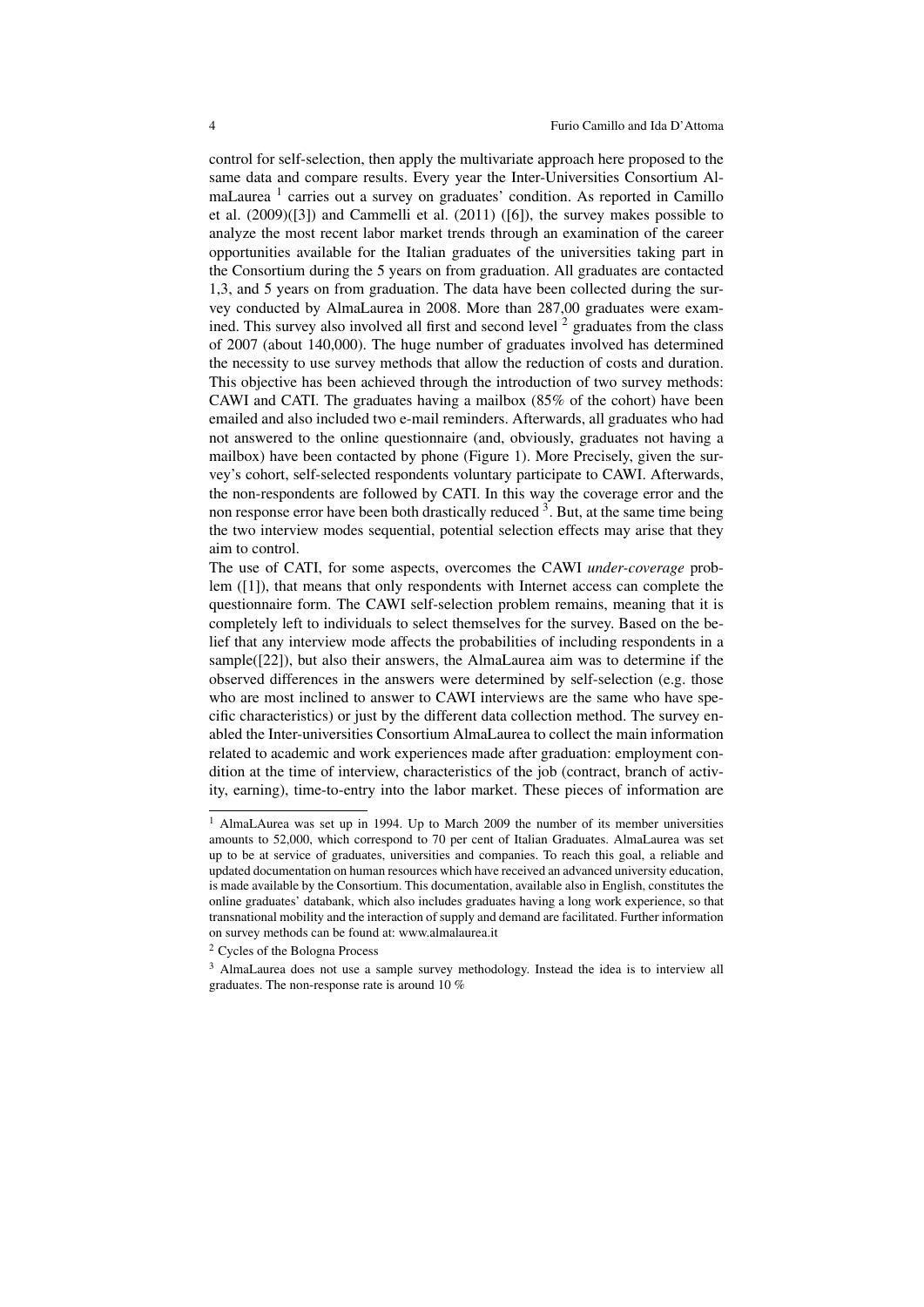

integrated by the huge quantity of pre-survey data on socio-demographic characteristics of graduates (e.g. social origins, gender,age), pre-university studies, academic studies (e.g. degree course,graduation mark) and further experiences made during studies (foreign languages and IT skills, internships, study experiences made abroad and work experiences). The pre-survey information is mainly based on detailed administrative data from Universities archives and on a preliminary survey conducted close to the end of the university experience. All information that AlmaLaurea used in its study are summarized in table 1. As highlighted previously, they aimed at

Table 1 Collected data

| Pre-treatment $(X)$                                                                   | Treatment $(T)$ | Post-treatment $(Y)$                                         |
|---------------------------------------------------------------------------------------|-----------------|--------------------------------------------------------------|
| Information on career<br>Information on the family<br>Information on the social class | <b>CAWI</b>     | employment<br>contract type<br>skills                        |
| Geo-demographic information<br>Expectations on the future after graduation            | CATI            | importance of qualification<br>seeking employment<br>earning |

understanding if different survey modes generate different answers. Such questions stems from the consideration that being information collected through different survey tools with different peculiarities (CAWI or CATI), bias in answers may arise. On one hand, the presence/absence of interviewers is an important determinant for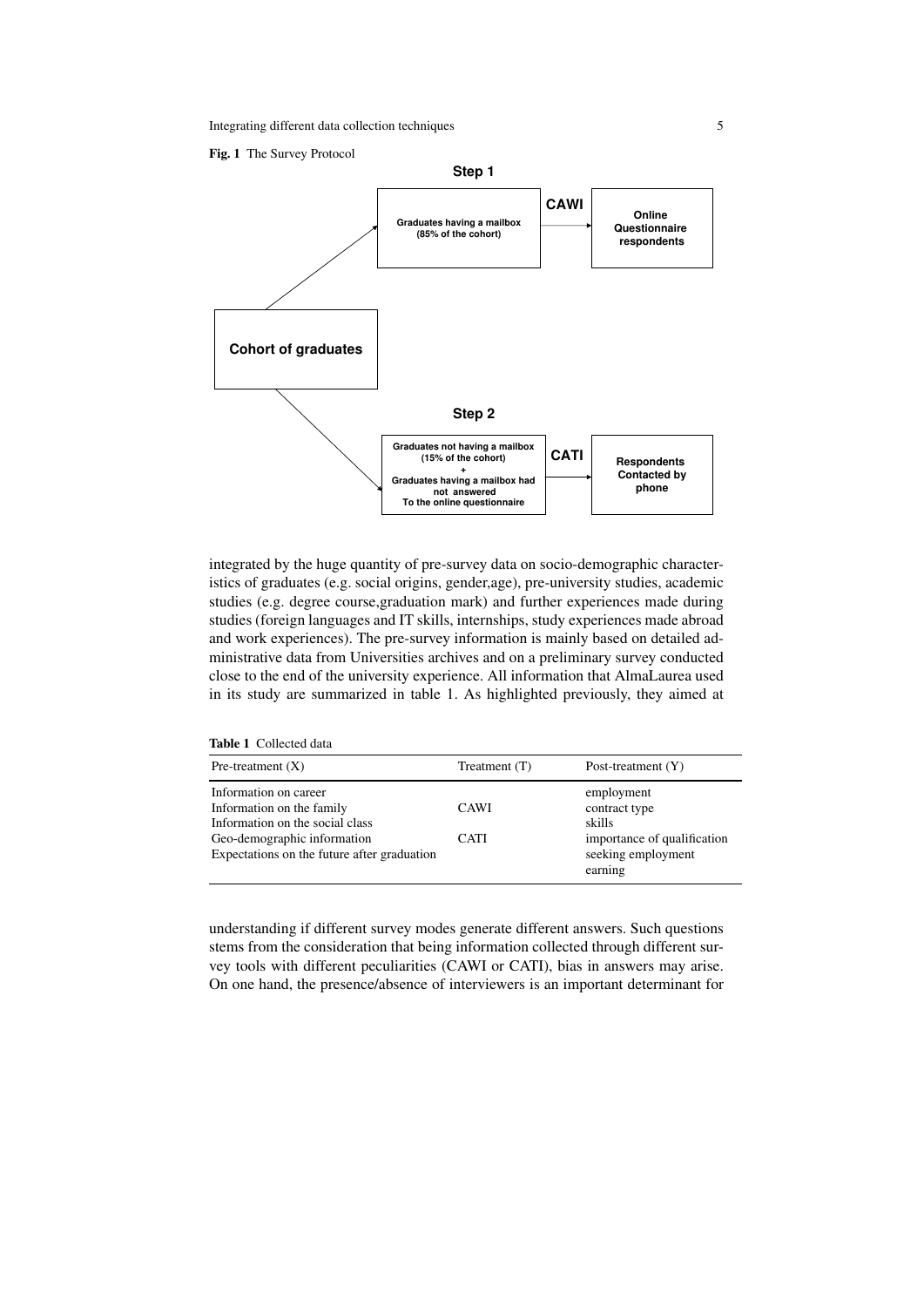the quality of the information collected. On the other hand, because of the cultural level of the cohort involved in the interview, the contribution given by the interviewer may be limited: in some instances it may even be counterproductive, since they may influence the answers of the graduates. In consideration of the complexity of the subject that is dealt with, it has become important to determine if there are significant differences between the answers given by those who filled in the online questionnaire and those who gave their answers during the telephone interview (interview mode effect). This need has also been confirmed by the fact that these two groups of graduates turned out to be different in some preliminary analysis; for example, in terms of their studies and area of residence (self-selection effect). Furthermore, as reported in Schonlau et al. (2006) ([22]), internet users are most savvy computer users and therefore may be expected to be much quicker at understanding and answering Internet interviews than others. In order to understand if a mode's effect was present, AlmaLaurea first performed a Propensity Score subclassification and then if a mode effect was present AlmaLaurea in its public reports adopted the adjustment method proposed by Lee(2006) [17]. We apply the multivariate approach to the same data in order to avoid the Propensity Score Model dependence problem and understand if similar results could be obtained compared to PS subclassification. The method consists in finding groups whose pre-treatment characteristics are free of any dependence from the kind of undergone treatment. Therefore, within these groups of respondents any observed difference in the study outcome (e.g. the occupational status) among those who have undergone the CATI-treatment and those who have undergone the CAWI-treatment could be attributed to the interview mode. If an effect of the interview mode on the target variable (e.g. the occupational status) has been detected an adjustment of answers is needed.

## 3 Methodology

To understand if an effect of the interview mode exists, by dealing with the potential presence of self-selection, we propose the use of the data driven procedure introduced in D'Attoma and Camillo (2011) ([8]). This section begins by giving a brief introduction to the Propensity Score subclassification method adopted by AlmaLaurea and then to the multivariate approach and its notation.

## *3.1 Propensity Score Subclassification*

In Rubin's Potential Outcome Approach, the aim of the resulting Propensity Score is to balance non-equivalent groups on observed pre-treatment covariates in order to reduce bias in causal effect estimation. Rubin demonstrated that, having in hand pre-treatment information that characterizes units under analysis, it is possible to create groups of units with similar pre-treatment characteristics. These groups are,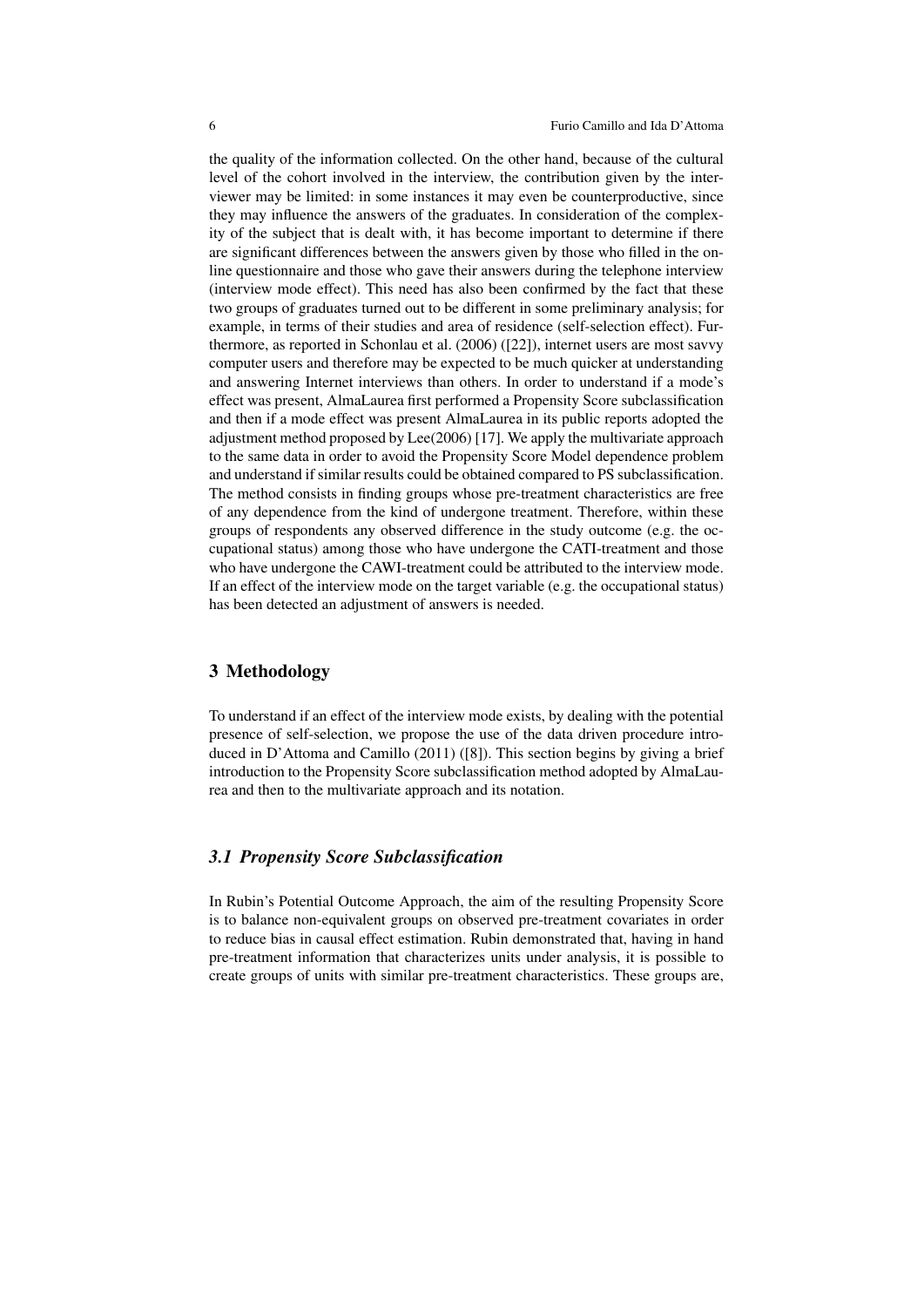therefore, theoretically independent from the treatment. Within these groups, one than compares the target variable among those who have undergone the treatment and those who have not.

Consider a population of *n* units. Denote *T* the assignment-to-treatment indicator vector  $(T = 0/1)$ . More formally, in Rubin's perspective, each unit *i* has two potential outcomes, the potential control outcome  $Y_i(0)$  under the control condition ( $T_i =$ 0) and the potential treatment outcome  $Y_i(1)$  under treatment condition ( $T_i = 1$ ). After treatment, only one of the two potential outcome is observed, the outcome corresponding to the treatment condition of the i unit  $(Y_{i,obs} = T_i Y_i(1) + (1 - T_i) Y_i(0))$ . Because is not possible to observe both potential outcomes, the causal effect for each unit, defined as  $\tau_i = Y_i(1) - Y_i(0)$  could not be determined. Thus, at the group level, we can only observe the expected treatment outcomes for the treated,  $E(Y_i(1)|T_i =$ 1) and the expected control outcomes for the untreated,  $E(Y_i(1)|T_i=0)$ . Therefore, the simple difference in observed groups means:

$$
\hat{\tau} = \frac{1}{N_{T_1}} \sum_{i \in T_1} Y_{i,obs} - \frac{1}{N_{T_0}} \sum_{i \in T_0} Y_{i,obs}
$$
(1)

is a biased estimator for the Average Treatment Effect (ATE) when the assignmentto-treatment is not random and each potential outcome could belong to a different population, where  $T_1$  indexes the set for the treated units,  $T_0$  the set for the control units,  $N_{T_1}$  is the number of treated and  $N_{T_0}$  the number of control units. Propensity Score is a very popular technique that overcomes such a problem. In particular, with the propensity score  $e(X)$  defined as the conditional probability of treatment exposure given the observed covariates **X**, that is  $e(X) = Pr(T = 1 | X)$ , units under different treatment conditions are comparable if their probabilities to get assigned to one treatment given the observed covariates are the same. Comparability is allowed given that it has been demonstrated that the propensity scores are balancing scores ([20]), meaning that it balances all pre-treatment group differences in observed covariates. Propensity Score (PS) Subclassification can be used to find groups of treated-comparison units with similar characteristics. The estimated PS is used for subclassifying all units into *Q* homogeneous bins. The underlying rational is that treated-comparison cases within each bin (or stratum) are homogeneous on both the PS and the observed traits.

## *3.2 The Multivariate Approach to monitor self-selection*

Here we suggest the use of the multivariate approach introduced in D'Attoma and Camillo (2011) ([8]) to monitor self-selection applied to the problem of the evaluation of different data collection methods. The key aspect underlying the proposed monitoring system, involves measuring and testing global imbalance under nonexperimental conditions. The appendix details the computation of the measure of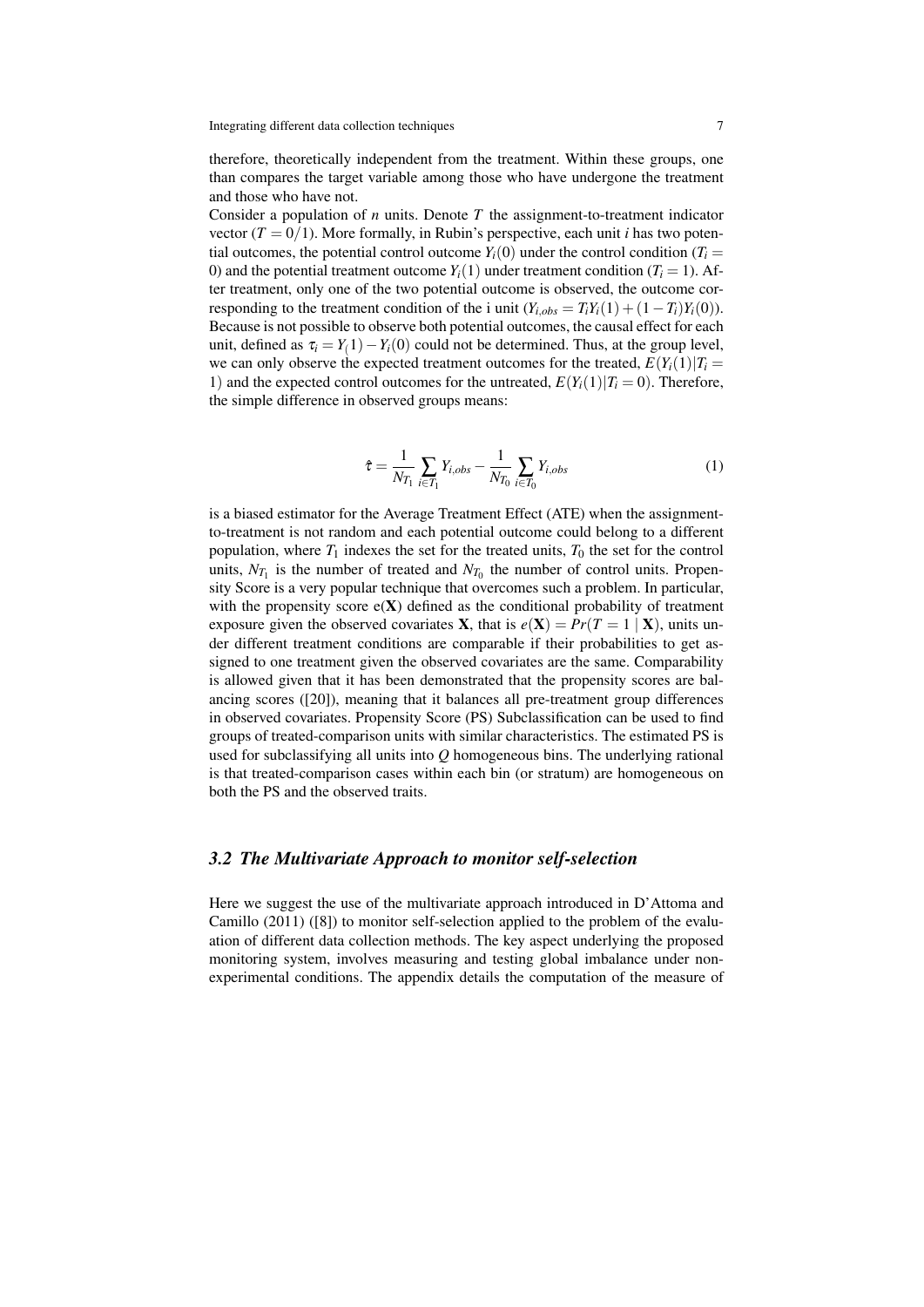the Global Imbalance,  $GI = \frac{1}{Q} \sum_{t=1}^{T} \sum_{j=1}^{JQ}$ *j*=1  $\frac{b_{ij}^2}{k_x k_j} - 1$ , and the related multivariate imbalance test. Combining these tools we provide a three step strategy for estimate the effect of the interview mode on answers in an unbiased way. The first step involves measuring imbalance via the GI measure and testing the extent to which there is imbalance in data. In other words: are differences between CATI and CAWI groups such that a simple comparison of their answers may be biased by selection? Such difference is measured in terms of between-group inertia, which represents the global measure of imbalance in data. As reported in Peck et al. (2010)([19]) the advantage of this GI measure stems from the consideration that most common variable-by-variable imbalance measures, such as differences in means or in proportions between treatment groups, might fail to detect imbalance since they do not take into account any interactions between or among variables. If imbalance in data exists, within data that demonstrate the presence of selection bias, we proceed to the second analytic step, which involves executing a Cluster Analysis that identifies homogeneous groups on the basis of the continuous Multiple Correspondence Analysis (MCA) coordinates. Using MCA coordinates before clustering exploits the advantage of working with continuous variables (MCA coordinates) rather than categorical covariates (original variables), which need to be treated with unusual metrics. In the third step we assess the balance within Step 2's resulting clusters, computing local effects within balanced groups and pruning observation in unbalanced clusters. In particular, within balanced clusters, the observed differences in the study outcomes will be attributed to the interview mode.

## 4 Empirical Results

#### *4.1 Multivariate Approach Results*

We analyze 26997 respondents <sup>4</sup> of the AlmaLaurea survey on graduates' employment condition: 15749 have been contacted via CAWI method and the remaining via CATI method (table 2).

| Survey Method | Graduates | $\%$ |
|---------------|-----------|------|
| <b>CATI</b>   | 11248     | 41.7 |
| <b>CAWI</b>   | 15749     | 58.3 |

TOTAL 26997 100

Table 2 CATI and CAWI respondents

The aim is to measure the influence of the interview mode on the answers of respondents. Due to the possible presence of self-selection the ultimate intent is to

<sup>4</sup> All respondents are 2nd level graduates interviewed one year on from graduation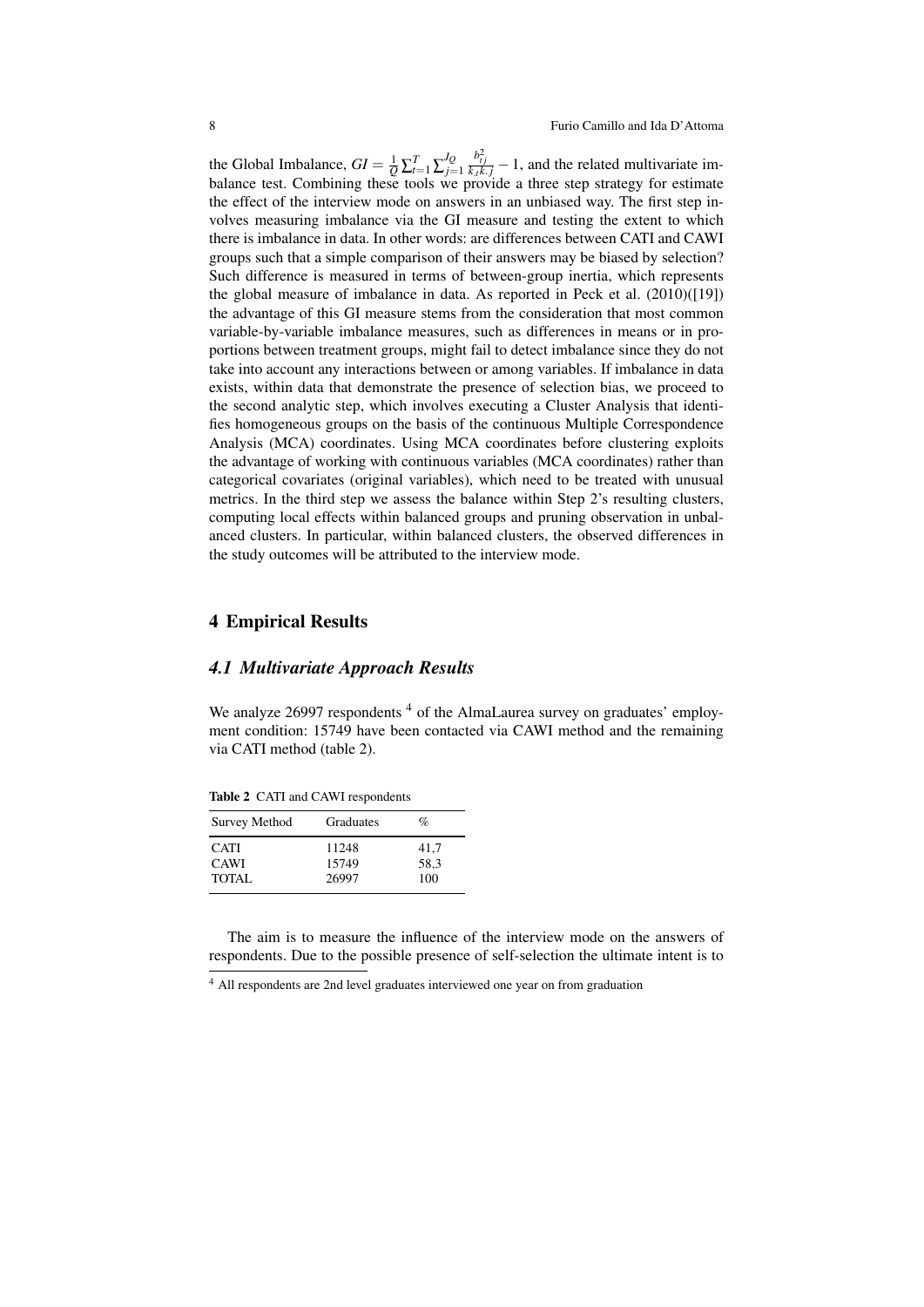find balanced groups of respondents, whose pre-treatment characteristics (i.e., information on career, information on the family, information on the social class, geodemographic information, expectations on the future after graduation) are free of any dependence from the kind of undergone treatment (CAWI/CATI). To determine if dependence exists, we consider the same 18 categorical pre-treatment covariates used by AlmaLaurea (table 1) and the CAWI/CATI treatment indicator. The main information is related to academic and work experiences made after graduation; but it also concerns socio-demographic characteristics of graduates, pre-university studies, academic studies and further experiences made during studies. Two of the 18 covariates considered were previously discretized (age and graduation mark). To offer a sense of AlmaLaurea database's characteristics, Table 3 shows baseline traits versus interview mode chi-square test. It is clear that dependence between interview mode status and each baseline covariate exists, since across all traits the chi-square is significant with the exception of *gender*. Assessing if the interview mode causes an

|  | Table 3 Variable-by-variable balance checking: covariates vs interview mode |  |  |  |  |
|--|-----------------------------------------------------------------------------|--|--|--|--|
|--|-----------------------------------------------------------------------------|--|--|--|--|

| Pre-treatment covariates                | Chi-Square<br>value | Prob    | Balance        |
|-----------------------------------------|---------------------|---------|----------------|
| Internet surfing skills                 | 2236.83             | < 0.001 | No             |
| Willingness to accept mobility          | 2169.69             | < 0.001 | N <sub>0</sub> |
| Attended class on a regular basis       | 2277.03             | < 0.001 | N <sub>0</sub> |
| Intended to pursue postgraduate studies | 2274.02             | < 0.001 | N <sub>0</sub> |
| Command of spoken English               | 2067.13             | < 0.001 | N <sub>0</sub> |
| Command of written English              | 2172.37             | < 0.001 | No             |
| Not yet graduated                       | 2210.40             | < 0.001 | N <sub>0</sub> |
| Did the student study abroad?           | 2288.79             | < 0.001 | N <sub>0</sub> |
| Social class                            | 2099.60             | < 0.001 | N <sub>0</sub> |
| Pure-hybrid graduates                   | 2275.39             | < 0.001 | No             |
| Regular Attendance during studies       | 185.94              | < 0.001 | N <sub>0</sub> |
| Educational qualification of parents    | 2179.71             | < 0.001 | N <sub>0</sub> |
| Gender                                  | 0.0072              | < 0.001 | Yes            |
| Degree-course group                     | 598.86              | < 0.001 | N <sub>0</sub> |
| Geographical area of the University     | 172.72              | < 0.001 | N <sub>0</sub> |
| Geographical area of residence          | 112.99              | < 0.001 | N <sub>0</sub> |
| Age at graduation (in class)            | 451.02              | < 0.001 | N <sub>0</sub> |
| Graduation Mark (in class)              | 57.02               | < 0.001 | No             |

effect on answers is not easy, and it requires, as highlighted in the previous sections, the effect of the interview mode to be disentangled from the influence of the respondents characteristics. We expect that these differences in characteristics might explain differences in answers that are distinct from the contribution of interview mode, although the expected direction of the bias is not obvious. With this as context, we begin by implementing the three step analysis by computing the GI measure for this data set. As reported in table 4 the resulting value of 0.0531 can be interpreted as demonstrating the presence of imbalance in data. The GI measure falls in the critical region, thereby demanding adjustment in order to estimate the presence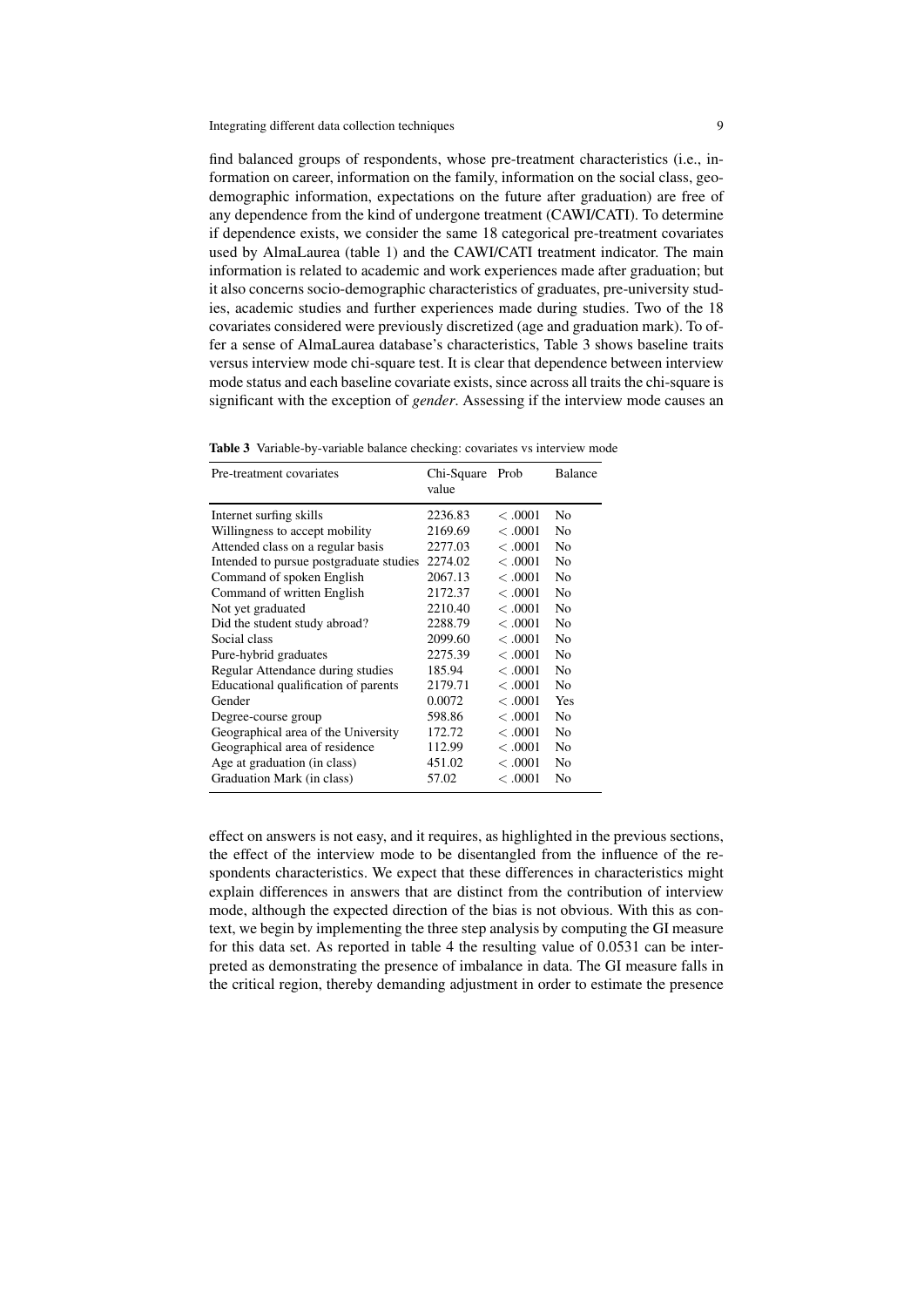of the interview mode effect that is not biased by self-selection. The second step in

Table 4 Global Balance Checking

| n | $n_{T=1}$ | $n_{T=0}$ | GI | Interval                                  | <b>Balance</b> |
|---|-----------|-----------|----|-------------------------------------------|----------------|
|   |           |           |    | 26997 15749 11248 0.0531 (0; 1,28E-08) No |                |

our analytic process is to use Cluster Analysis to identify homogeneous groups on the basis of the MCA coordinates. The cluster analysis was carried out on the SAS system employing Ward's algorithm on the MCA coordinates where the proximity between two groups is taken to be the square of the Euclidean distance between them. We most closely examined different clusters solutions with the aim of identify which one appears to meet the criteria of achieving balance in an acceptable number of clusters. We moved from a 2-clusters partition to a 28-clusters partition. Finally, we retain the 28-cluster solution because it provides balance within a suitable number of clusters with fewer pruned observations (around 19%), compared to larger cluster solutions. With the 28-cluster solution, we test balance within each group, again using our computation of the GI and whether it falls in the critical region, as described in the prior step<sup>5</sup>. Table 5 shows the results of the cluster analysis in terms of balance. In this illustration, five of the clusters result in having unbalanced characteristics by our GI measure. In total these five clusters represent about 19 percent of the observations (5264 units) being excluded from the third analytic step. During the final stage of the procedure, we estimate the effect of the interview mode on the outcome variables: employment, contract type, use of skills, importance of graduate, earning, seeking employment, seeking actions. Being all outcomes categorical, for each balanced group we compare the observed frequency of each answer to the corresponding expected frequencies under the hypothesis of independence between the answer and the interview mode (Table 7 ).

## *4.2 Propensity Score Subclassification AlmaLaurea results*

AlmaLaurea adopted a PS Subclassification method to control for the interview mode effect. To estimate the PS a logit model was specified, where the interview mode indicator variable is a function of the observed pre-treatment covariates <sup>6</sup> (Table 3) as in 2:

<sup>5</sup> The procedure to check and test balance is completely automatic. The %Macro Balance could be downloaded at amsacta.cib.unibo.it/2874/1/balance.pdf ([5])

<sup>&</sup>lt;sup>6</sup> The logit of the estimated PS, also called linear propensity score, is more frequently used than PS itself since the logit is typically more linearly related to the outcome of interest than the PS ([?])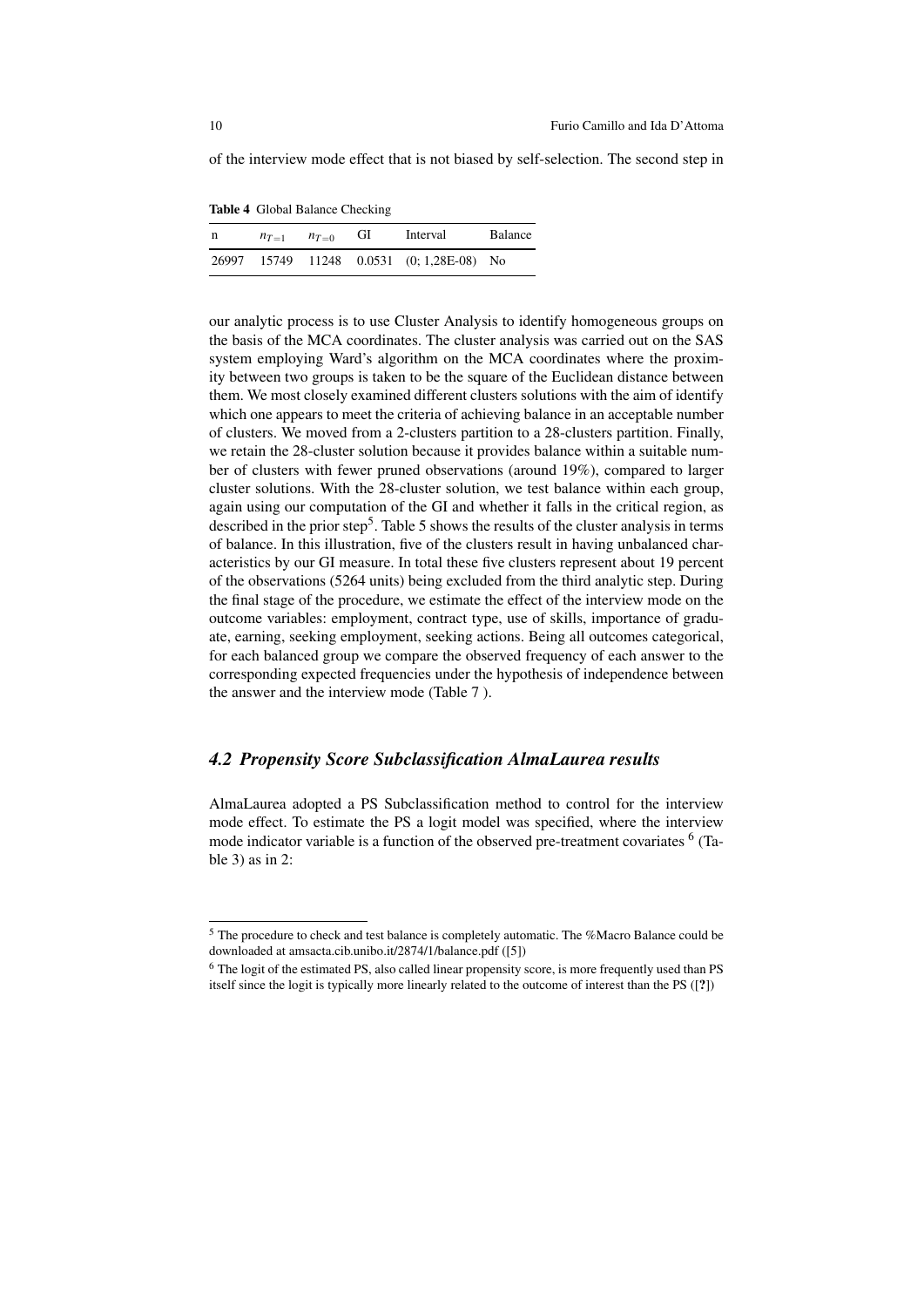Integrating different data collection techniques 11

| <b>Table 5</b> Balance by clusters |                |             |           |           |         |            |         |
|------------------------------------|----------------|-------------|-----------|-----------|---------|------------|---------|
|                                    | Cluster<br>ID  | $\mathbf n$ | $n_{T=1}$ | $n_{T=0}$ | GI      | Interval   | Balance |
|                                    | $\mathbf{1}$   | 1736        | 883       | 853       | 0.0029  | (0:0.003)  | yes     |
|                                    | $\overline{c}$ | 1236        | 784       | 452       | 0.004   | (0:0.0044) | yes     |
|                                    | 3              | 1499        | 735       | 764       | 0.0045  | (0:0.0039) | no      |
|                                    | $\overline{4}$ | 1059        | 538       | 521       | 0.0056  | (0;0.0054) | no      |
|                                    | 5              | 1122        | 634       | 488       | 0.0036  | (0:0.0051) | yes     |
|                                    | 6              | 1708        | 891       | 817       | 0.00319 | (0:0.0032) | yes     |
|                                    | 7              | 751         | 365       | 386       | 0.0056  | (0:0.0072) | yes     |
|                                    | 8              | 1392        | 687       | 705       | 0.0034  | (0:0.0039) | yes     |
|                                    | 9              | 829         | 444       | 385       | 0.0051  | (0;0.0069) | yes     |
|                                    | 10             | 930         | 471       | 459       | 0.005   | (0:0.0066) | yes     |
|                                    | 11             | 582         | 314       | 268       | 0.010   | (0;0.010)  | yes     |
|                                    | 12             | 550         | 315       | 235       | 0.009   | (0;0.011)  | yes     |
|                                    | 13             | 112         | 74        | 38        | 0.0312  | (0:0.05)   | yes     |
|                                    | 14             | 321         | 211       | 110       | 0.0155  | (0;0.018)  | yes     |
|                                    | 15             | 1043        | 518       | 525       | 0.0052  | (0:0.0056) | yes     |
|                                    | 16             | 1327        | 655       | 672       | 0.0039  | (0;0.0045) | yes     |
|                                    | 17             | 575         | 333       | 242       | 0.0130  | (0:0.0112) | no      |
|                                    | 18             | 693         | 345       | 348       | 0.0061  | (0:0.0086) | yes     |
|                                    | 19             | 761         | 420       | 341       | 0.0065  | (0;0.0081) | yes     |
|                                    | 20             | 792         | 495       | 297       | 0.0054  | (0:0.0077) | yes     |
|                                    | 21             | 245         | 157       | 88        | 0.0171  | (0;0.0246) | yes     |
|                                    | 22             | 768         | 404       | 364       | 0.0063  | (0:0.0079) | yes     |
|                                    | 23             | 154         | 106       | 48        | 0.0028  | (0:0.041)  | yes     |
|                                    | 24             | 497         | 311       | 186       | 0.0135  | (0;0.0117) | no      |
|                                    | 25             | 865         | 420       | 445       | 0.0041  | (0:0.0066) | yes     |
|                                    | 26             | 677         | 351       | 326       | 0.0059  | (0;0.0078) | yes     |
|                                    | 27             | 1634        | 822       | 812       | 0.0046  | (0;0.0036) | no      |
|                                    | 28             | 3139        | 3066      | 73        | 0.0126  | (0:0.0182) | yes     |
|                                    |                |             |           |           |         |            |         |

$$
log[\frac{e(X)}{1 - e(X)}] = \alpha + \beta^{T} f(X)
$$
\n(2)

Thereafter, a subclassification on the estimated PS was performed. This was first done sorting units by the estimated propensity score and partitioning units in a predefined number of strata, where each stratum has approximately the same number of units. Based on Cochran(1968) ([7]) they have first divided the estimated range of propensity score in 5 strata<sup>7</sup>. Afterwards, being the common support not satisfied in one of them, they divided the range of the estimated propensity score in 4 strata. One of these resulted unbalanced and units within it were discarded. The effect of the interview mode on the outcome variables was estimated comparing the observed frequency of each answer to the corresponding expected frequencies under the hy-

<sup>7</sup> Based on Cochran results (1968) we may expect a 90% bias reduction for each of the 18 covariates when we subclassify at the quintile of the distribution of the propensity score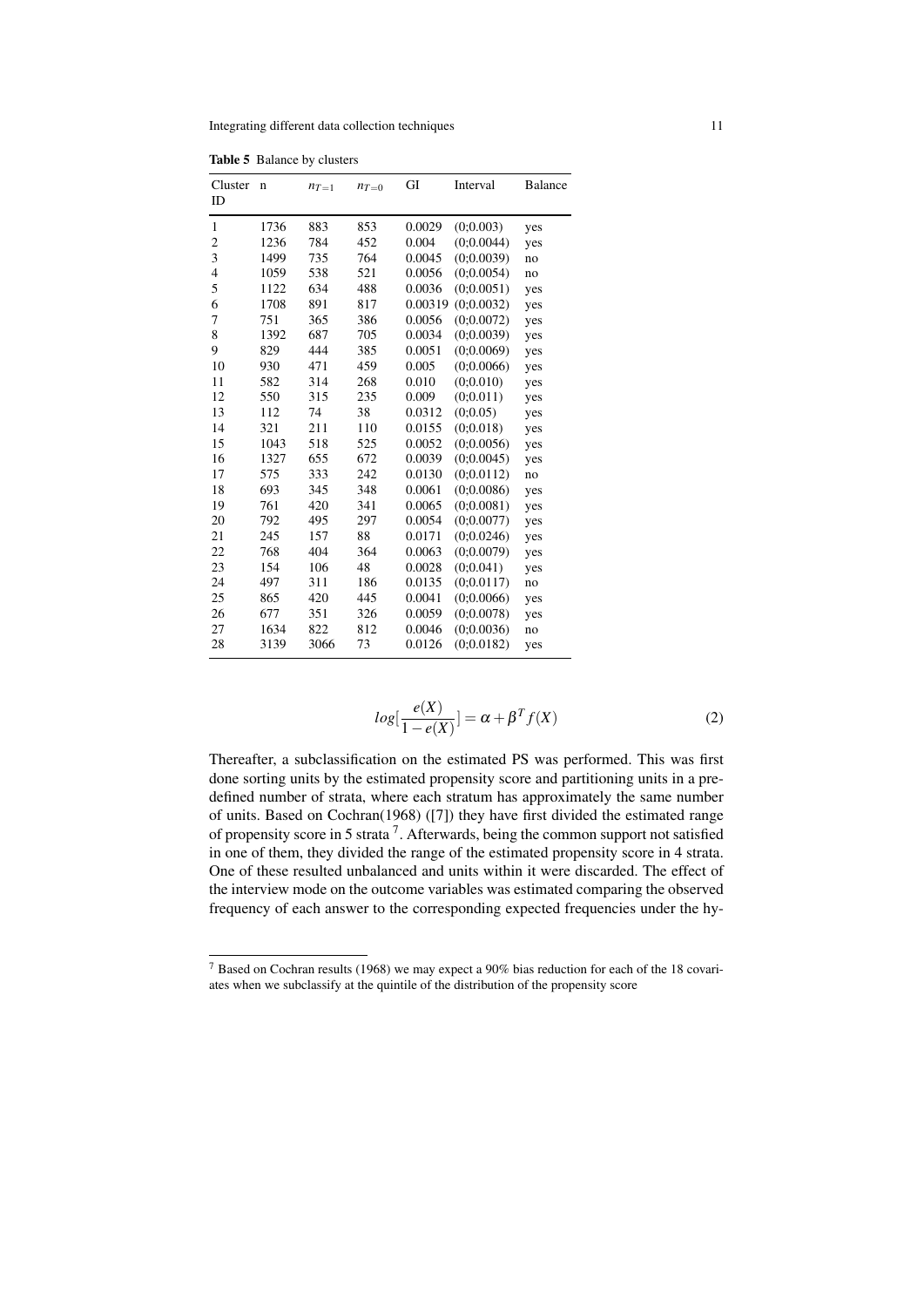pothesis of independence between the answer and the interview mode (Table 7 ) within each balanced bin (or stratum).

Table 6 Balance within Propensity Score Strata

|                      | Stratum CAWI CATI                     |                                       | Total                                 | <b>Balance</b>          |
|----------------------|---------------------------------------|---------------------------------------|---------------------------------------|-------------------------|
| 2<br>3<br>4<br>Total | 1248<br>2810<br>3372<br>3818<br>11248 | 5501<br>3939<br>3378<br>2931<br>15749 | 6749<br>6749<br>6750<br>6749<br>26997 | no<br>yes<br>yes<br>yes |

## *4.3 Results Comparison*

Both methods (PS Subclassification and Multivariate approach) provided very similar results. As reported in table 7 the effects of interview mode (CAWI/CATI) on the answers are small: never more than 2%. For expository reasons, we report only results concerning the effect of the interview mode on *Contract Type* and we do not report results by clusters or strata, but only the aggregate results. The aggregate observed frequencies are obtained as the sum of the observed frequencies by clusters (or strata). Differences between observed and expected frequencies have to be interpreted as an aggregate measure of the mode effect. Results shows differences in answers. CATI and CAWI operate in opposite directions: where CAWI *underestimates* the expected frequencies, the CATI *overestimates* them and viceversa. Those differences could be attributable to the fact that the question about the type of contract could be perceived in different ways. In fact, CATI involves an oral and long list of categories; whereas, CAWI allows respondents to analyze and compare each category. Furthermore, using the word *other* to list the *fixed term contract* (Table 7) might generate a wrong perception. Especially with the CATI method it might be intended as a residual category. In sum, both methods do support the conclusion that answers are affected by the interview mode. For such reason AlmaLAurea in their public reports adopted the adjustment proposed by Lee(2006)  $[17]^8$ .

## 5 Discussion and Conclusions

The main aim of this work has been to introduce a multivariate monitoring system of self-selection that allows to understand if observed differences in the answers are

<sup>8</sup> The CATI-sample was used as reference sample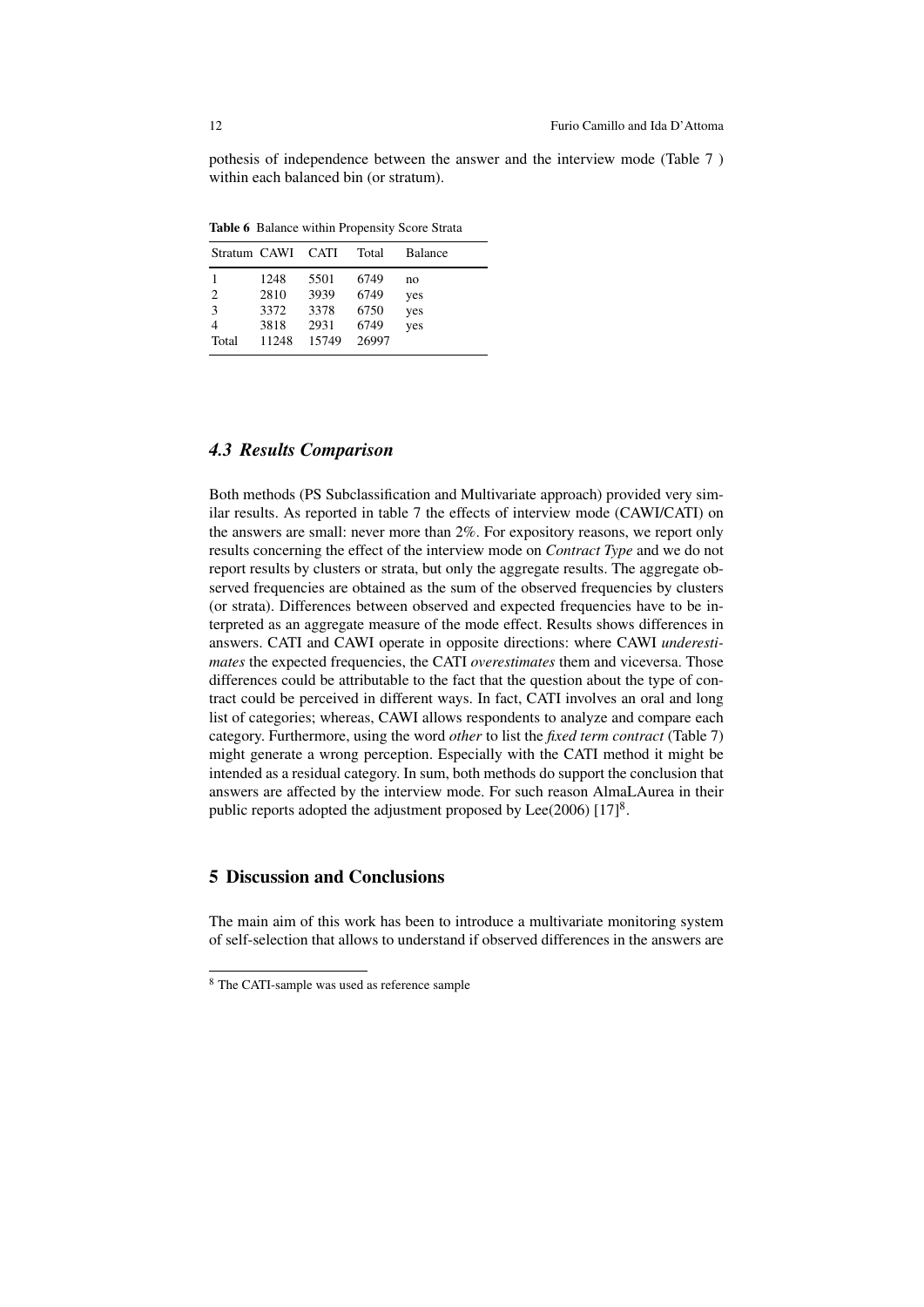| Outcome                                     | PS Approach |           | Multivariate Approach |           |
|---------------------------------------------|-------------|-----------|-----------------------|-----------|
| Contract Type                               | Diff.CAWI   | Diff.CATI | Diff.CAWI             | Diff.CATI |
| Permanent                                   | $-0.543$    | 0.462     | $-0.776$              | 0.477     |
| Work/training                               | 1.598       | $-1.358$  | 1.505                 | $-0.925$  |
| Apprenticeship                              | 0.329       | $-0.279$  | 0.204                 | $-0.126$  |
| Contract employment agencies                | 0.235       | $-0.199$  | 0.320                 | $-0.196$  |
| Continuous and coordinated col-1.083        |             | $-0.921$  | 1.399                 | $-0.860$  |
| laboration contract                         |             |           |                       |           |
| Occasional collaboration contract -0.140    |             | 0.119     | $-0.098$              | 0.060     |
| Socially useful work                        | 0.064       | $-0.055$  | 0.080                 | $-0.049$  |
| Intermittent work                           | 0.063       | $-0.053$  | 0.096                 | $-0.059$  |
| Job sharing contract                        | 0.027       | $-0.023$  | 0.031                 | $-0.019$  |
| Casual incidental work                      | 0.181       | $-0.154$  | 0.192                 | $-0.118$  |
| Other fixed-term contract                   | $-3.102$    | 2.638     | $-3.136$              | 1.927     |
| Self-employed                               | $-1.056$    | 0.898     | $-1.038$              | 0.638     |
| Working without a contract                  | 0.272       | $-0.231$  | 0.237                 | $-0.146$  |
| Prestazione d'opera <sup>1</sup>            | 0.842       | $-0.716$  | 0.817                 | $-0.502$  |
| Pip <sup>1</sup>                            | 0.071       | $-0.060$  | 0.068                 | $-0.042$  |
| Associazione in partecipazione <sup>1</sup> | 0.052       | $-0.044$  | 0.067                 | $-0.041$  |
| Non response                                | 0.026       | $-0.022$  | 0.032                 | $-0.020$  |

Table 7 Differences between observed and expected frequencies

<sup>1</sup>Not translated Italian Contract Type Name

attributable to self selection or just to interview mode. We worked through the use of the multivariate approach with an application to AlmaLaurea 2008 survey on Graduates' condition. In conducting such survey AlmaLaurea has to deal with the strong growth in the reference population (almost 300.000 graduates in 2008). As a consequence, the need to reduce survey costs and duration has led to the introduction of a mixed data collection strategy (CATI+CAWI). The adoption of such mixed strategy has been undoubtedly facilitated by the increasing availability of e-mail addresses. However, on one hand the mixed strategy led to a reduction of data collection costs; on the other hand the use of two data collection methods led to the need of implementing a method to control for self-selection into CATI-CAWI treatments. In this paper we have briefly discussed and then compared two alternative methods to control for self-selection: the monitoring system based on the multivariate approach introduced in Camillo and D'Attoma (2010) [4] and the PS subclassification applied by AlmaLaurea, and both led to similar results. We report two main findings corresponding to the research question we posed initially. First, respondents self-select in one of the two interview modes. Second, the interview mode affects answers being all else characteristics of respondents equal. The innovative aspect of the implemented system is that it allows to disentangle the effect mode from self selection effect and thus, to understand if an adjustment of estimates is needed. In this way bias is reduced, or eliminated, also when a mixed data collection mode is adopted. We address that the multivariate approach may overcome the PS model dependence problem and may facilitate the way to control for selection bias being completely model free. We hope to whet the appetite of researchers interested in the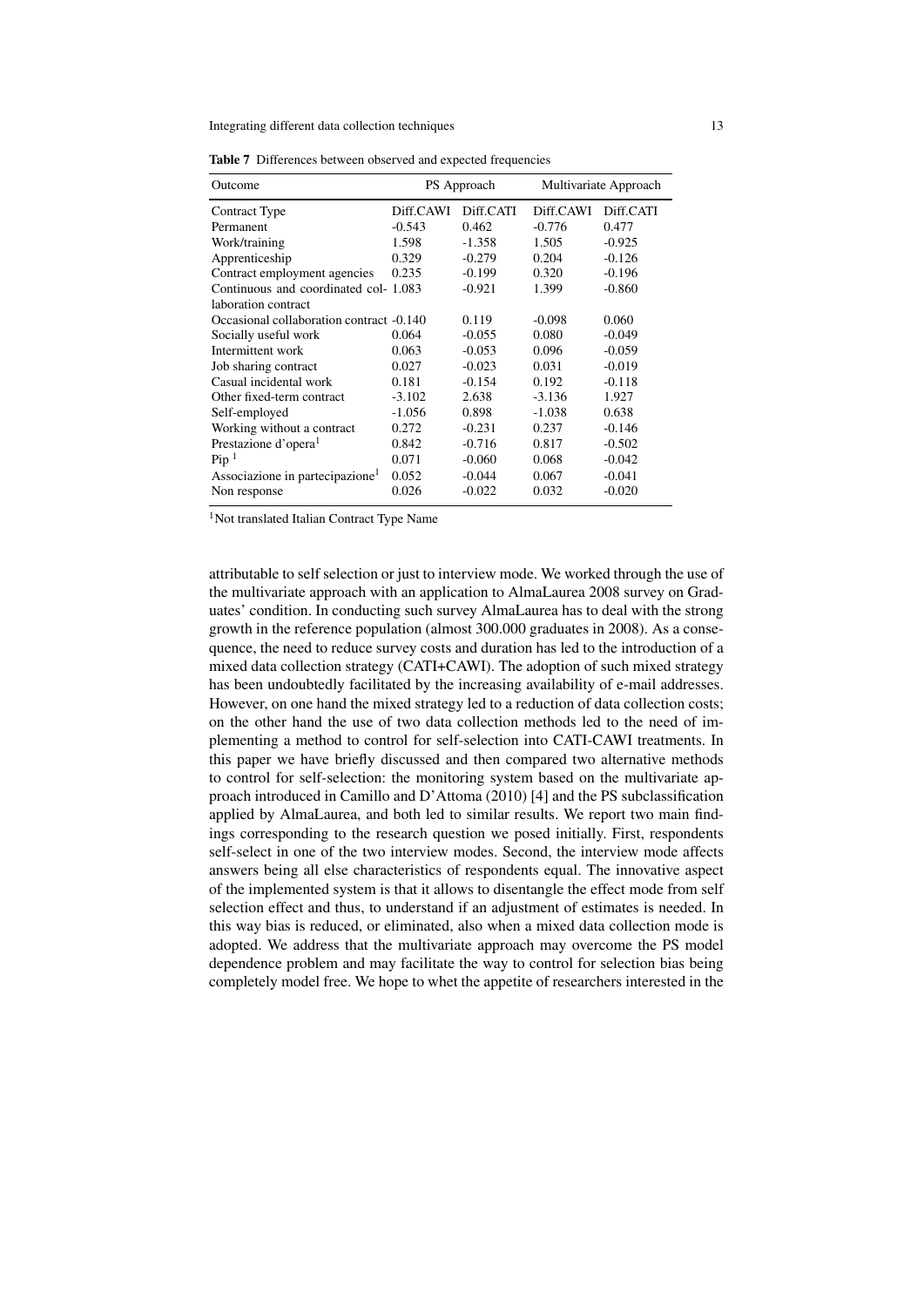problem of self-selection in mixed mode surveys and encourage them to consider the multivariate approach here proposed in future works.

## Appendix

#### The GI measure

D'Attoma and Camillo (2011) ([8]) reports that the between-group inertia of a cloud of units denotes the GI measure expressed as:

$$
GI = I_b = \frac{1}{Q} \sum_{t=1}^{T} \sum_{j=1}^{J_Q} \frac{b_{tj}^2}{k_x k_{.j}} - 1
$$
\n(3)

where Q denotes the number of pretreatment covariates, T denotes the number of treatment levels,  $J<sub>O</sub>$  denotes the set of all categories of the Q variables considered, *b*<sub>t*j*</sub> is the number of units with category  $j \in J_Q$  in the treatment group  $t \in T$ ,  $k_t$ is the group size  $t \in T$ ,  $k_j$  is the number of units with category  $j \in J_Q$ . The GI measure is the result of using Conditional MCA $(11)$  that allows to quantify the between-group inertia. Such a measure originates from the consideration that when the dependence among  $X$  and  $T$  is outside the control of researchers, displaying the relationship among them on a factorial space represents a first step for discovering the hidden relationship. In fact, if dependence among  $X$  and  $T$  exists, any descriptive factorial analysis may exhibit this link. A conventional method dealing with the factorial decomposition of the variance related to the juxtaposition of the X matrix and the T variable is Multiple Correspondence Analysis (MCA) framework. Given that the inertia of a data matrix can be decomposed into eigenvalues and eigenvectors, and referring to MCA for the study of the relationship among variables and of the structure induced by variables on the population, the presence of a conditioning variable (T) could strongly influence the structure of the matrix decomposition process. Hence, a conditional analysis could be useful in order to isolate the part of the variability of the X-space due to the assignment mechanism. Conditioning applied to problems arising from the dependence between categorical covariates and an external categorical variable was first studied by Escofier (1988)([11]) with the resulting Conditional Multiple Correspondence Analysis (*MCACond*). Referring to Huygens' overall inertia decomposition of total inertia  $(I_T)$  as within-groups  $(I_W)$ and the between-groups (*IB*), *MCACond* consists in a factorial decomposition of the within-group inertia. *MCACond* could be also considered as an *intra* analysis since the inertia induced by the conditioning variable *T* is not taken into account.An *intergroup* analysis considers the relative position of groups, whereas and *intra-group* analysis detects and describes differences among units within each group by not considering the effect due to the partition's structure. In the evaluation context, with observational data, this structure is induced by the non random selection process. An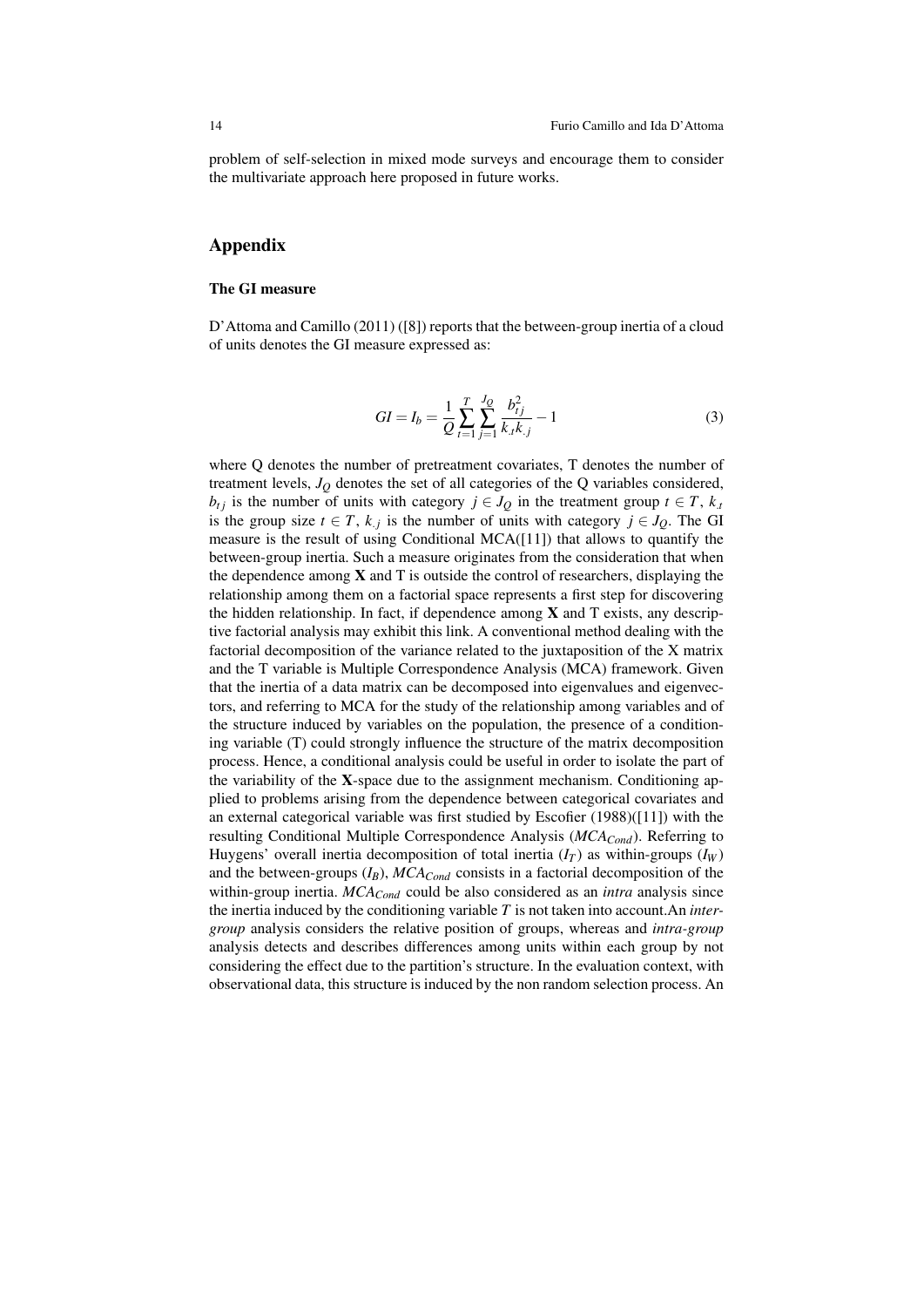intra-analysis allows measuring the influence of conditioning, which means to obtain a measure of comparability between groups. The key result of using *MCACond* is represented by the quantified between-group inertia that represents our measure of global imbalance in data. An assumption underling the approach assumes a crucial role: the assignment mechanism is assumed to be known, which means that the  $X$ matrix includes all baseline variables associated with both the treatment assignment and the observed outcome.

#### The Imbalance Test

To determine the significance of the detected imbalance, we perform an Imbalance test. We specify the null hypothesis of no dependence between  $X$  and  $T$  as  $H_0: I_W = I_T$ . To establish an interval of plausible values for  $I_B$  under the null hypothesis, we use results obtained by Estadella et al. (2005)([12]), who have studied the asymptotic distribution function of  $I_B$  as:

$$
I_B \sim \frac{\chi^2_{(T-1)(J-1),\alpha}}{nQ} \tag{4}
$$

Thus, the interval of plausible values for GI is defined as:

$$
GI \in (0, \frac{\chi^2_{(T-1)(J-1),\alpha}}{nQ})\tag{5}
$$

Then, if the GI is outside the interval, then the null hypothesis of no dependence among X and T is rejected and data are deemed unbalanced.

## References

- 1. Bethlehem,J.: Selection in Web Surveys. International Statistical Review, 78(2), 161–188 (2010). http://www.unisi.it/eventi/dmq2009/presentation.htm
- 2. Borkan, J.M.: Mixed Methods Studies: A Fundation for Primary Care Research. Annals of Family Medicine, 2(1), 4-6, 2004.
- 3. Camillo,F., Conti, V. and Ghiselli, S.: Impact Evaluation of different data collection methods using causal inference approaches. Proceedings of ITACOMS09, June 10-12, Siena University. (AVAILABLE VIA DIALOG) http://www.unisi.it/eventi/dmq2009/presentation.htm
- 4. Camillo,F. and D'Attoma, I.: A New Data Mining Approach to Estimate Causal Effects of Policy Interventions. Expert Systems with Applications. 37(1), 171–181 (2010)
- 5. Camillo,F. and D'Attoma, I.: A SAS Macro for measuring and testing global balance of categorical covariates. Available VIA DIALOG.
- 6. Cammelli, A. Antonelli, G., Camillo, F., Di Francia, A., Ghiselli, S. and Sgarzi, M.: Graduates' employment and employability after the "Bologna Process" reform. Evidence from the